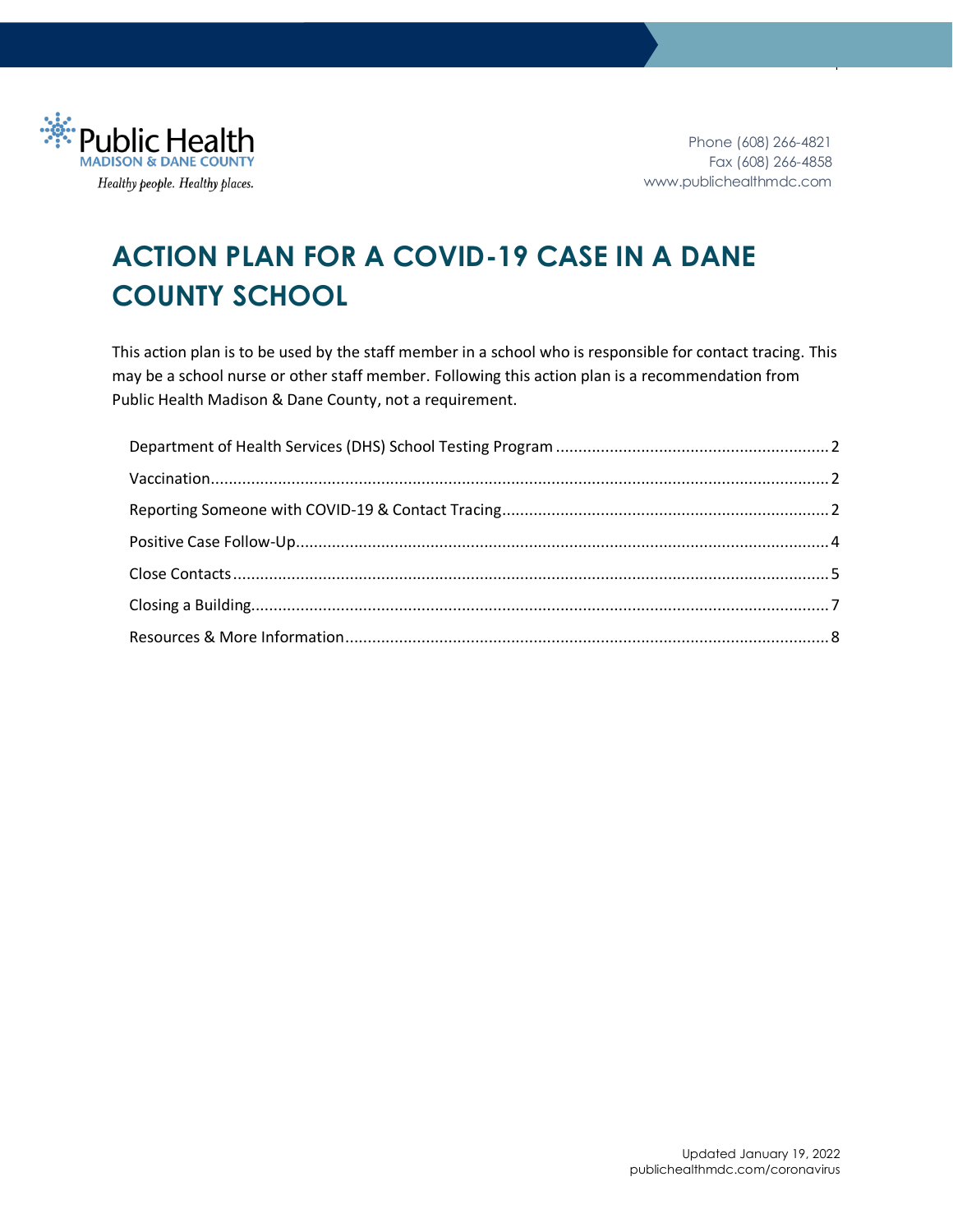# <span id="page-1-0"></span>**Department of Health Services (DHS) School Testing Program**

The DHS is offering free, convenient school-based testing for teachers, staff, students, and their families for the 2021-2022 school year. The testing program is intended to help K-12 public, private, and independent charter schools provide safe and healthy learning environments by connecting them with appropriate program vendors to meet their testing needs.

Regular COVID-19 testing can help support schools in making decisions about their efforts to protect the health and well-being of those in their buildings, such as universal and correct use of masks, maintaining adequate physical distance, isolation and quarantine, ventilation improvements, and thorough handwashing.

Please see th[e DHS website](https://www.dhs.wisconsin.gov/covid-19/testing-schools.htm) for additional information.

### <span id="page-1-1"></span>**Vaccination**

Schools should encourage all eligible staff, students, and family members to get vaccinated. Schools should establish a process for collecting, maintaining, and using COVID-19 vaccination information to inform selection and implementation of other prevention strategies, testing strategies, and to help inform quarantine guidance of close contacts.

## <span id="page-1-2"></span>**Reporting Someone with COVID-19 & Contact Tracing**

#### When should I report someone with COVID-19?

- Schools should report all individuals who have a positive test for COVID-19 to Public Health Madison & Dane County (Public Health). Report positive lab and at-home tests. Schools should only report individuals that have a positive test result and attended school while infectious and should not report close contacts exposed outside of school or suspected cases.
- Schools do not need to ask for documentation of the positive test result from staff or students. Schools should keep a list of all cases reported to Public Health [\(use template provided\)](https://publichealthmdc.com/documents/case_list.xlsx). You can request access to test result look-up in PHAVR by contacting [dhswedss@wisconsin.gov](mailto:dhswedss@wisconsin.gov) with the subject "COVID lab look-up."
- Schools do not need to report probable cases without a positive test (note that this is different from Wisconsin Department of Health Services' guidelines to better support our local response).
- Students and staff who have symptoms of COVID-19 should be tested to confirm or rule out COVID-19. See th[e Exclusion Table](https://publichealthmdc.com/documents/exclusion_table.pdf) for details.

#### <span id="page-1-3"></span>What should I do if a student or employee has a positive test?

- **1. Report the case to Public Health.** You do not need to ask for documentation of the positive test result.
	- a. If you have access to the Wisconsin Electronic Disease Surveillance System (WEDSS): Report the case to us through WEDSS.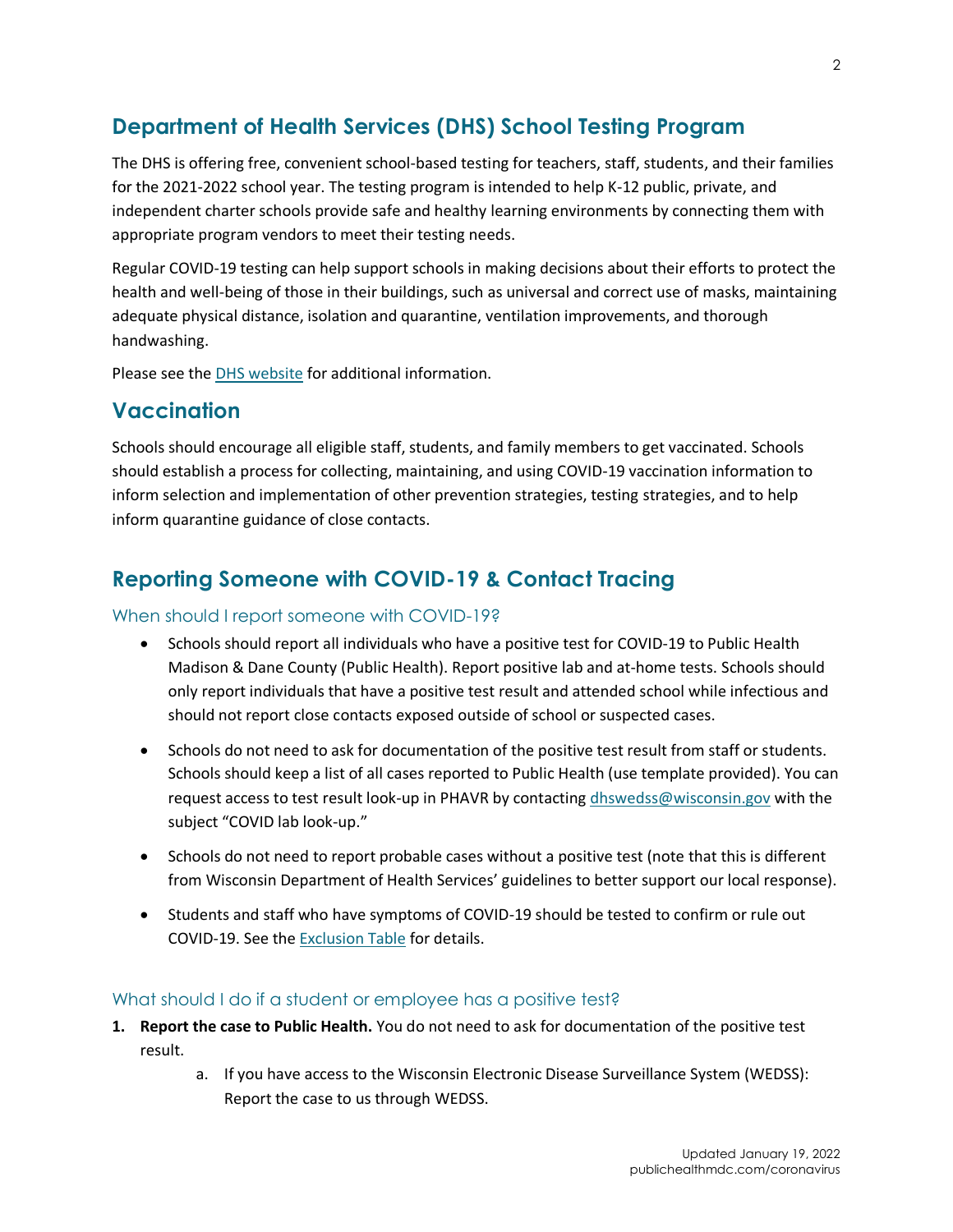- b. If you do not have access to the Wisconsin Electronic Disease Surveillance System (WEDSS):
	- i. [Request access.](https://www.dhs.wisconsin.gov/wiphin/wedss.htm) Request access by sending an email to the Wisconsin Division of Public Health WEDSS staff. Contact information is available on this website: [www.dhs.wisconsin.gov/wiphin/wedss.htm.](http://www.dhs.wisconsin.gov/wiphin/wedss.htm) More than one person in a school/district can request access to WEDSS.
	- ii. In the meantime, report the positive case by calling Public Health at (608) 266- 4821 and ask for the Communicable Disease Nurse on-call. You may leave a message, as our voicemail is confidential. In your message, include your contact information, your school, and the case's name and date of birth. We will gather information about the positive case and return the call within 1-2 business days (note this might not occur with all cases when Public Health is in crisis contact tracing due to a high burden of cases in Dane County).
- **2. Expect a call from a Public Health case investigator.** For all individuals reported by a school, a case investigator will contact the school within one to two days of receiving the report of a positive test. If you do not hear from the case investigator within two business days of initially reporting the case, call Public Health's Communicable Disease Nurse on-call at (608) 266-4821 (note this might not occur with all cases when Public Health is in crisis contact tracing due to a high burden of cases in Dane County).

#### **3. Gather information related to the case.**

- a. Determine whether the individual was on school grounds or used school transportation while infectious, working with Public Health as necessary.
- b. Identify individuals who had close contact with the person who tested positive, both on school grounds and on school-related transportation. Record this information on the [provided line list](https://publichealthmdc.com/documents/contact_line_list.xlsx) and share with your school's site investigator (see close contact definition on the bottom of page four below).
- **4. Contact employees and families of students identified as close contacts using the letter templates provided by Public Health.** 
	- a. This letter will let them know they are a close contact and need to quarantine.
	- b. If you did not receive the letter templates[, please email us](mailto:coronavirus@publichealthmdc.com) to request them.
	- c. Public Health will not contact these individuals separately.
	- d. For confidentiality purposes, the individual who tested positive must not be identified in communications to the families, students and employees.
	- e. You are encouraged to send these letters as soon as possible. If you'd like to consult with us before sending letters, please wait for the case investigator to contact you as listed #2 above.

#### **5. Notify families, as appropriate.**

a. For the first positive case of the 2021-2022 school year, you may wish to notify all families that someone in the school building tested positive and that close contacts are being notified. We have a template letter should your school wish to take this approach. This letter was provided directly to schools. If you need this template letter, please [email us.](mailto:coronavirus@publichealthmdc.com;%20komen@publichealthmdc.com)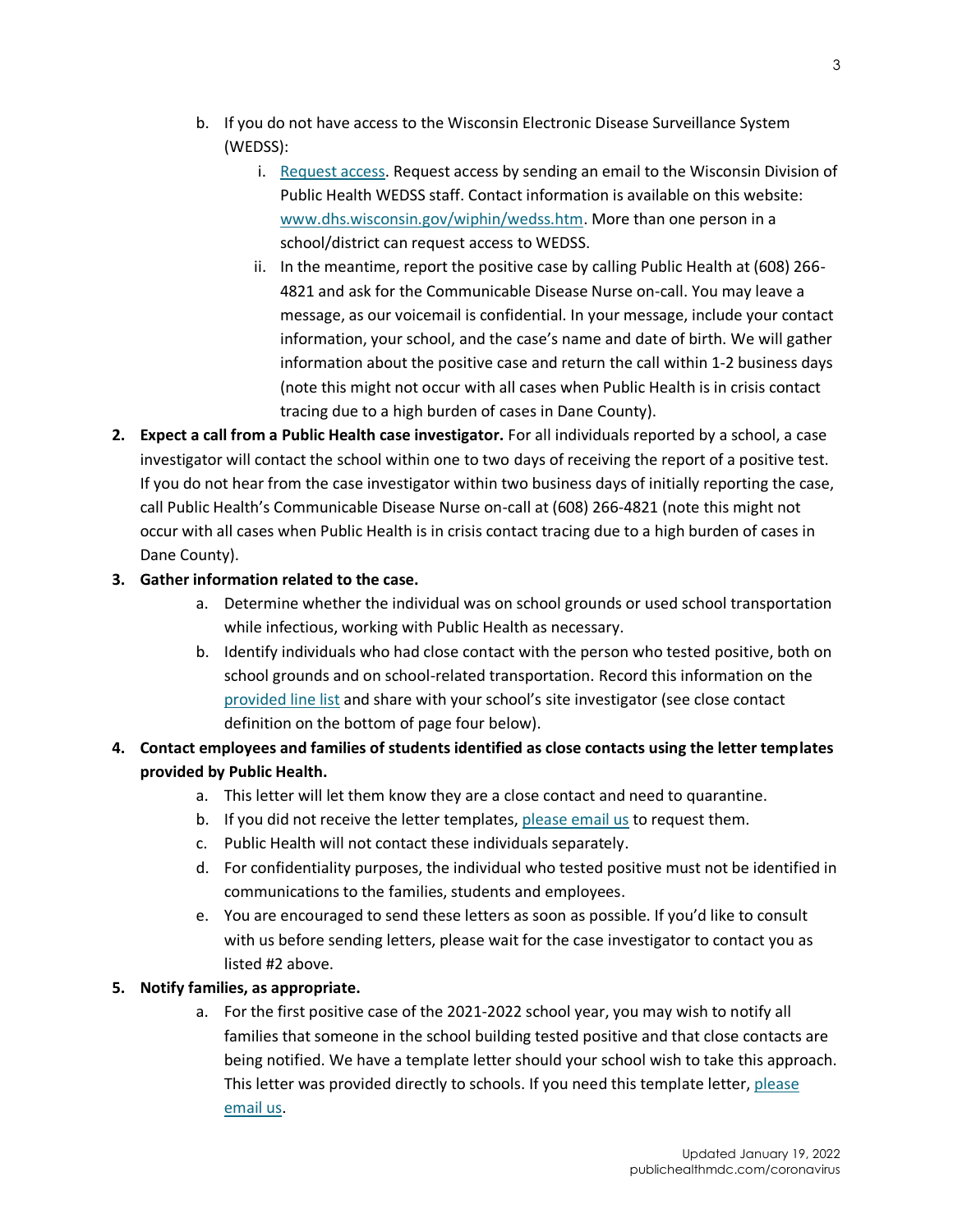b. Schools do not need to notify all families about each case (please note this is different from Wisconsin Department of Health Services' guidelines to better support our local response).

#### A case lives outside of Dane County. How do I report this case?

If a case lives outside of Dane County, schools can still report the case via WEDSS or by calling the individual's [local health department.](https://www.dhs.wisconsin.gov/lh-depts/counties.htm) By reporting the case in WEDSS, the case will be referred to the individual's local health department.

Since the school building is located in Dane County, the school should still identify and notify close contacts. Schools should also contact the Public Health Communicable Disease Nurse on-call at (608) 266-4821 to report the case and arrange to send the line list of contacts [\(see #3 in section above\)](#page-1-3). We will enter the contacts into WEDSS and individuals who live outside of Dane County will be referred to their local health department.

### <span id="page-3-0"></span>**Positive Case Follow-Up**

We receive notification of all positive cases within Dane County, except people who have a positive athome test. When an individual tests positive at a testing center, pharmacy, or health care center, their health care provider, testing center, or Public Health will notify them of their positive test and isolation instructions.

Unfortunately, Public Health may not be able to follow up with all individuals who test positive. We will prioritize contacting individuals with a positive diagnosis over contact notification. We aim to have case investigators follow up with schools when the school reports a positive case, but due to a high burden of cases in Dane County and staff capacity, this might not occur with all cases when we are in crisis contact tracing. Therefore, your contact tracing and recommendations for quarantining will play a critical role in reducing disease transmission at school and in the community.

#### When is someone infectious?

Someone who *tested positive* is considered to be infectious from two days before symptom onset until they meet all of the following criteria: 24 hours fever free without fever-reducing medication, other symptoms are improving (but may still be present), and up to 10 days after symptom onset.

If the individual who *tested positive* does not have symptoms, they are considered to be infectious from two days before the test date until up to ten days after the test was collected.

#### I'll be doing contact tracing for my school. How can I get more training?

We recommend that the designated employee(s) responsible for contact tracing within the school/district take the free online [Johns Hopkins COVID-19 Contact Tracing Course](https://www.coursera.org/learn/covid-19-contact-tracing) and review DPI's [contact tracing PowerPoint.](https://dpi.wi.gov/sites/default/files/imce/sspw/ppt/Contact_Tracing_Training_for_Schools.pptx)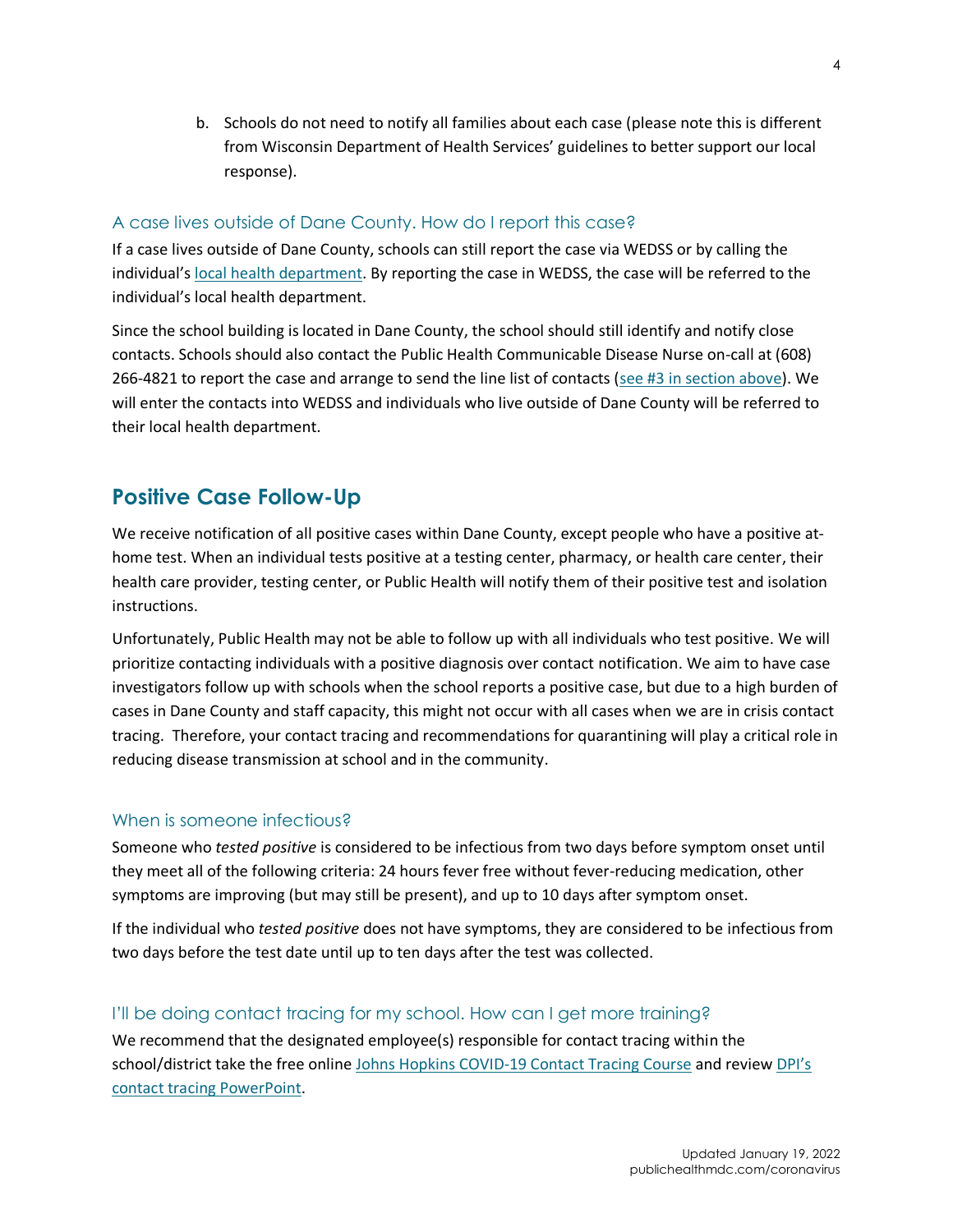# <span id="page-4-0"></span>**Close Contacts**

#### How do I determine who is a close contact?

Schools are responsible for identifying and notifying close contacts that were on school grounds or school transportation. Public Health does not contact these same close contacts that were on school grounds or school transportation. Public Health works with families to identify and notify close contacts outside of the school setting.

An individual is considered a close contact if any of the following is true:

- **[Students in a K-12 classroom setting](https://www.cdc.gov/coronavirus/2019-ncov/php/contact-tracing/contact-tracing-plan/appendix.html#contact)**: Were within 3 feet of a positive person for more than 15 minutes total in a day. Both students must have been wearing well-fitting masks.
- **All other individuals, situations, and non-classroom settings**: Were within 6 feet of a positive person for more than 15 minutes total in a day
- Had physical contact with the person
- Had direct contact with the respiratory secretions of the people (i.e., from coughing, sneezing, contact with dirty tissue, shared drinking glass, food, or other personal items)
- Lives with or stayed overnight for at least one night in a household with the person

#### What do close contacts need to do?

If a student or employee had close contact with another student or employee who tested positive, the close contact should follow quarantine protocols on the [exclusion table.](https://www.publichealthmdc.com/documents/exclusion_table.pdf) If a close contact has a positive test for COVID-19, they should follow the isolation protocols on the [exclusion table.](https://www.publichealthmdc.com/documents/exclusion_table.pdf)

#### What is the CDC Close Contact Exception?

In the K-12 indoor classroom setting, the close contact definition excludes students who were within 3 to 6 feet of an infected student (laboratory-confirmed or clinically compatible illness) if both the infected student and exposed student(s) correctly and consistently wore well-fitting masks the entire time. This exception does not apply to teachers, staff, or other adults in the classroom settings or outside the classroom.

In other words, if two students in a K-12 indoor classroom were fully-masked and one tests positive, the other students who were masked and close contacts do not need to quarantine following exposure. They need to continue wearing their masks.

#### How long do close contacts need to quarantine?

The CDC has updated their quarantine guidance to5 days. After 5 days, a well-fitting mask must be worn during days 6-10. If an individual cannot properly mask, they must quarantine for 10 days. It is up to the school or district to determine quarantine guidelines. You can either choose to have close contacts quarantine for 5 5 or 10 days after exposure. Even if a family chooses the 5 day quarantine option, the school or district can enforce the 10 day quarantine for attendance at their site.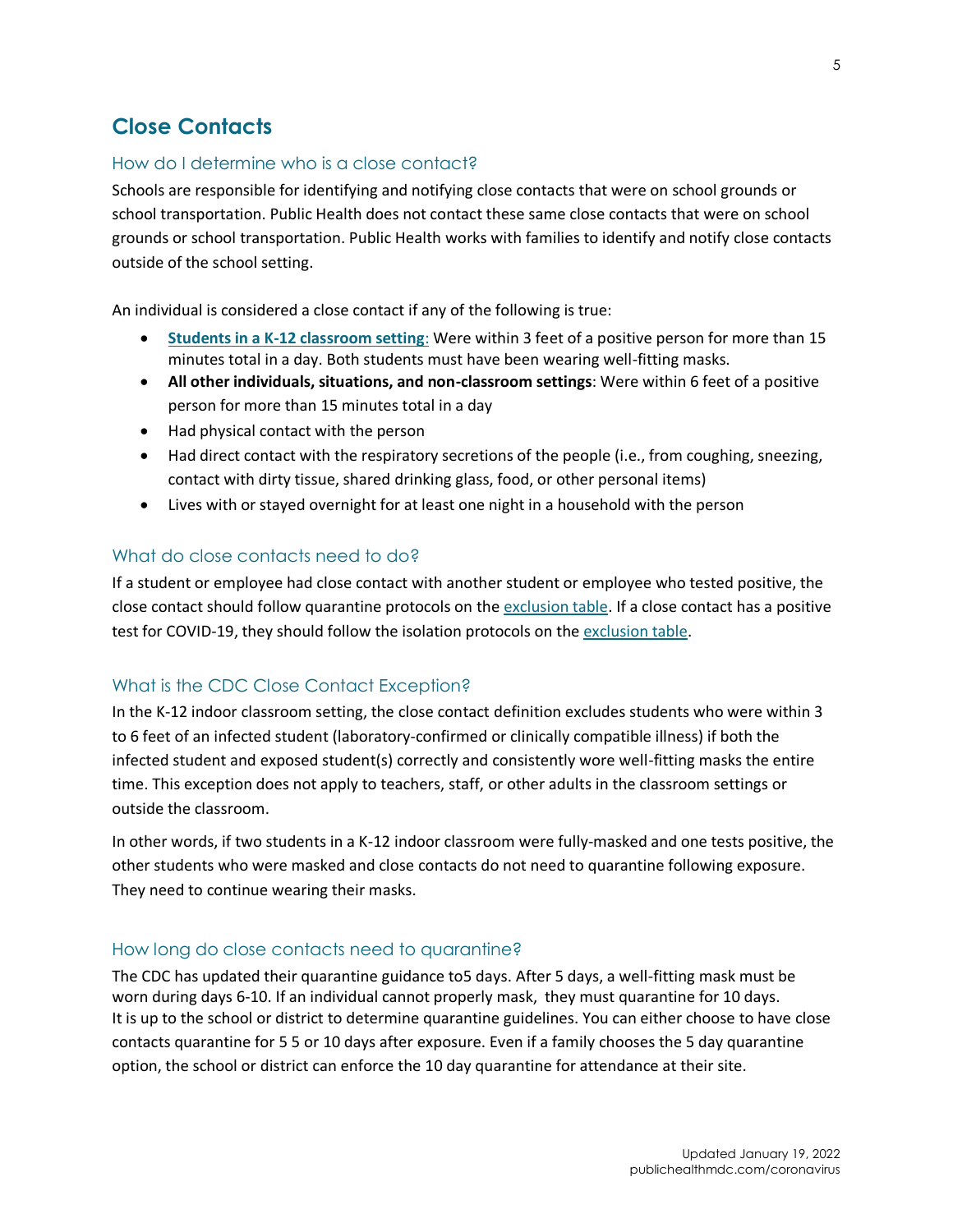#### When does a close contact *not* need to be excluded from school?

The following groups do not need to quarantine if they are identified as close contacts. They should wear a mask for 10 days after their last exposure and get tested at least 5 days after exposure if possible:

- Individuals who are 17 and under who completed a primary COVID vaccine series two or more weeks before the exposure
- Individuals 18 years or older who completed a primary COVID vaccine series two or more weeks ago and are not yet [eligible for a booster dose](https://www.cdc.gov/coronavirus/2019-ncov/vaccines/booster-shot.html)
- Individuals 18 years or older who completed a primary COVID vaccine series two or more weeks ago and have received a booster dose

Individuals who were diagnosed with COVID in the 90 days before the exposure also do not need to quarantine. These individuals should not be tested after exposure and should wear a mask for 10 days after their last exposure.



#### Determining close contacts in the K-12 environment

Not a close contact: No notification or quarantine required

Close contact: Notification required, quarantine required if not in one of the exception groups above

#### What can help me identify possible close contacts easier?

For a classroom or school transportation, a closed cohort model (where classrooms do not mix) and/or assigned seating will make it easier to identify close contacts and limit the number of people potentially exposed. It may be difficult for students to both maintain 3-6 feet of distance and to recall close contacts. Therefore, if school staff cannot identify close contacts in a classroom or on school transportation, the entire classroom/school bus would be required to quarantine. If close contacts in the classroom/school bus are known, then only those identified as close contacts would be required to quarantine.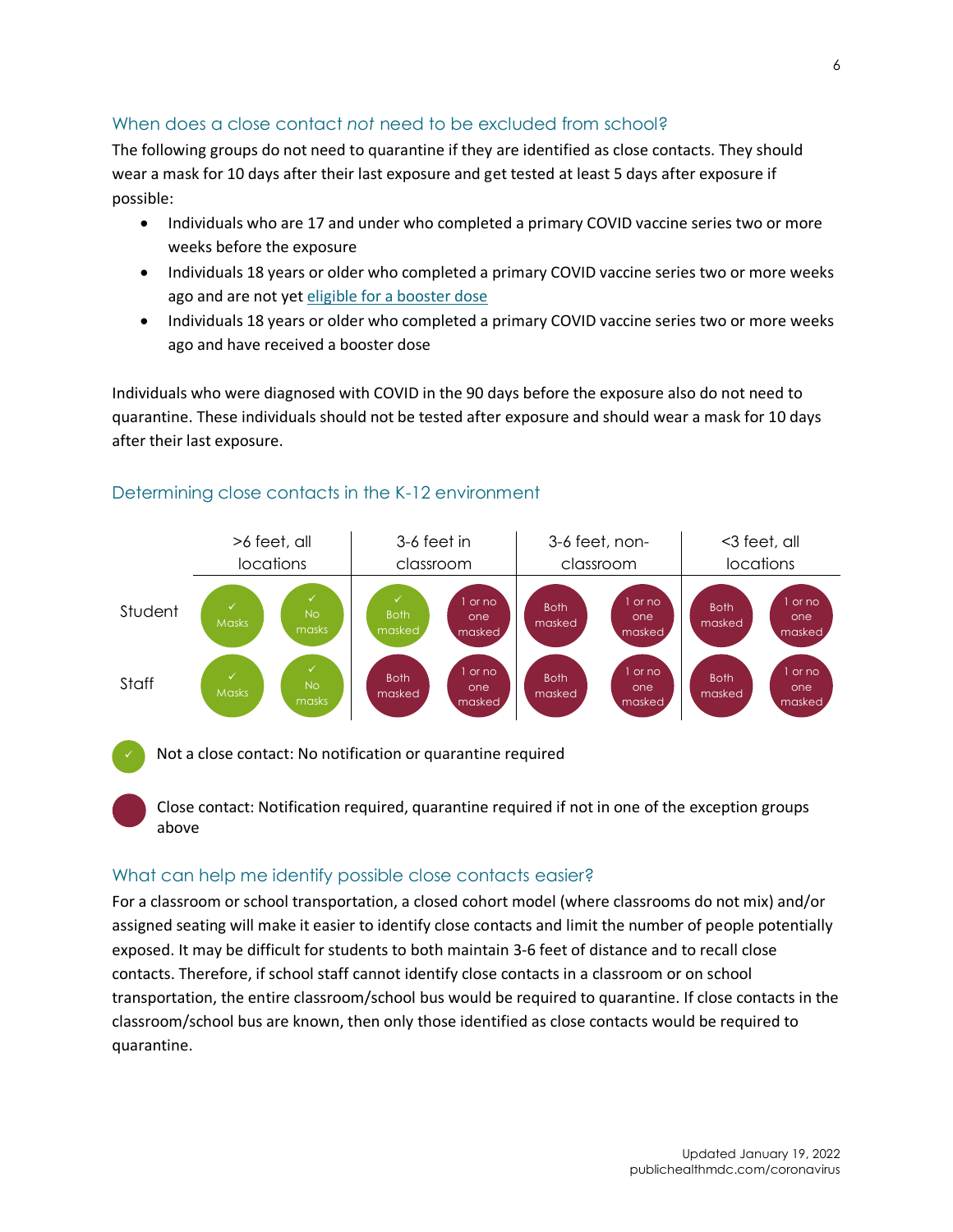#### How should I separate sick and well students?

We recommend that schools have a room or space separate from the health office, where students or employees (if the employee cannot leave right away) who may have COVID-19 wait to be evaluated or picked up.

Only essential employees and students assigned to the room should enter, everyone should sign-in and out so that there is a record of the people who entered the room. The room should be disinfected several times throughout the day if it is being used. Everyone should maintain physical distancing and: employees should wea[r appropriate PPE,](https://www.cdc.gov/coronavirus/2019-ncov/community/schools-childcare/k-12-staff.html#:~:text=%E2%80%A2%20Provide%20appropriate%20PPE%2C,necessary%20in%20school%20clinics.) as defined by CDC.

Students who are ill should be walked out of the building to their parent or guardian.

#### What if a student tests positive and has siblings or other students in their household?

- If a student has a positive COVID-19 test, their siblings or other students living in the same household would be required to quarantine because they are a close contact unless they are in one of the exception groups above.
- If the close contact is unable to have complete separation from the student or person who had a positive COVID test, quarantine starts after the person who tested positive ends their isolation.
- If the close contact is able to completely separate from the person who tested positive, they start quarantine after last contact with the person who tested positive.
- If this household member eventually has a positive test, they will then follow the COVID-19 isolation guidelines for a person with a positive test.

#### When can someone come back after being isolated or quarantined?

<span id="page-6-0"></span>For information on COVID-19 like symptoms, exclusion criteria, and when to return, please refer to the [exclusion table.](https://www.publichealthmdc.com/documents/exclusion_table.pdf)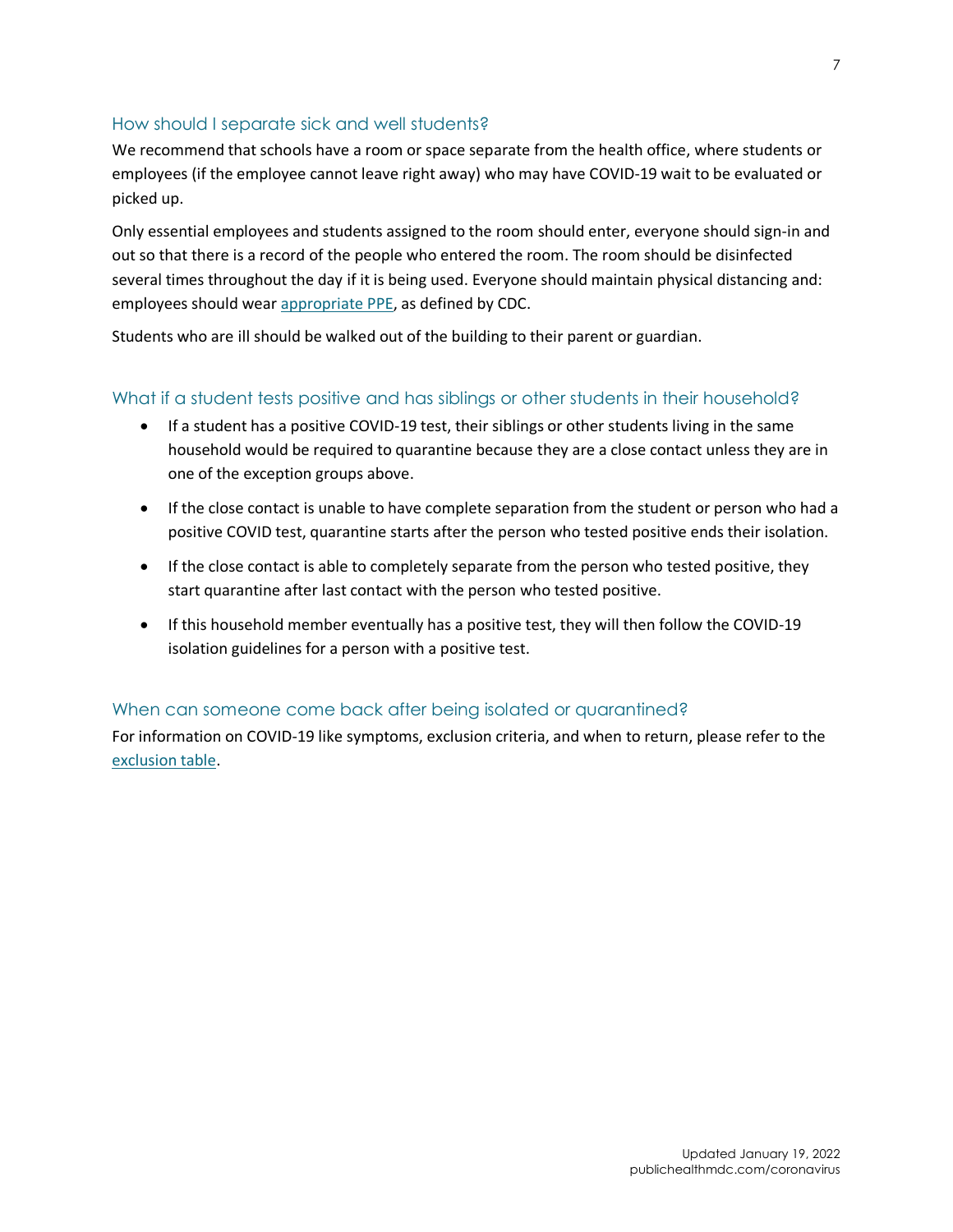# **Closing a Building**

#### When might a school building close?

On a case-by-case basis, Public Health will review outbreak data and several factors (including but not limited to number of positive cases, extent of exposure, and contact tracing capacity) and will make a recommendation about closure at a school or district level. According to [WI statute 252.02,](https://docs.legis.wisconsin.gov/statutes/statutes/252/02/3) the Wisconsin Department of Health Services has authority to close schools. If it is necessary, we will consult with the Wisconsin Department of Health Services about possible mandated school closures.

Schools and district administrators may also choose to close their schools and districts based on impediments to school functioning, such as high absenteeism and staff shortages.

### <span id="page-7-0"></span>**Resources & More Information**

Other Key Public Health Madison & Dane County Resources

- Fact Sheet: [Q&A about Schools that have someone with COVID-19](https://www.publichealthmdc.com/documents/Child%20Care%20Center%20FAQ.pdf) [\(in Spanish\)](https://www.publichealthmdc.com/documents/Child%20Care%20Center%20FAQ_Spanish.pdf)
- Webpage: [What to Do If an Employee is Sick or was Possibly Exposed](https://publichealthmdc.com/coronavirus/what-to-do-if-you-are-sick-or-possibly-exposed/what-to-do-if-an-employee) [\(in Spanish\)](https://publichealthmdc.com/espanol/coronavirus/que-hacer-si-esta-enfermo-o-posiblemente-expuesto/que-hacer-si-su-empleado)
	- o Includes scenarios that are relevant to both employees and also students.
- Webpage: [What to Do if You are Sick or Possibly Exposed](https://publichealthmdc.com/coronavirus/what-to-do-if-you-are-sick-or-possibly-exposed) [\(in Spanish\)](https://publichealthmdc.com/espanol/coronavirus/que-hacer-si-esta-enfermo-o-posiblemente-expuesto)
	- o [Factsheet and quarantine calculator](https://www.publichealthmdc.com/documents/home_quarantine_calc.pdf) on what to do if someone lives with another person who has COVID-19
- Webpage: [Testing in Dane County](https://www.publichealthmdc.com/coronavirus/testing)
- Webpage: [Vaccination in Dane County](https://publichealthmdc.com/coronavirus/covid-19-vaccine)

#### Wisconsin Department of Public Instruction & Wisconsin Department of Health Services **Resources**

For general school guidance, reference the Wisconsin Department of Public Instruction's (DPI) [Education](https://dpi.wi.gov/education-forward)  [Forward Resource.](https://dpi.wi.gov/education-forward) For COVID-19 information specific to health services, reference [DPI's School Health](https://dpi.wi.gov/sspw/2019-novel-coronavirus/school-health-services-information)  [Services.](https://dpi.wi.gov/sspw/2019-novel-coronavirus/school-health-services-information)

The Wisconsin Department of Health Services has also published Guidelines [for the Prevention,](https://www.dhs.wisconsin.gov/publications/p02757.pdf) 

[Investigation, and Control of COVID-19 Outbreaks in K-12 Schools in Wisconsin.](https://www.dhs.wisconsin.gov/publications/p02757.pdf) We will generally follow these guidelines with several exceptions to better support our local response:

- 1. Public Health does not follow close contacts throughout their isolation or quarantine periods to determine when they can return to activities. We provide instructions to individuals about how to make that determination on their own.
- 2. Schools do not need to call Public Health if they have three people report respiratory symptoms within 72 hours.

These exceptions are consistent with the guidelines that we have been using for case and contact follow-up throughout the COVID-19 pandemic. In addition to these exceptions, other details may vary such as suggested communication processes, specific information requested, etc.